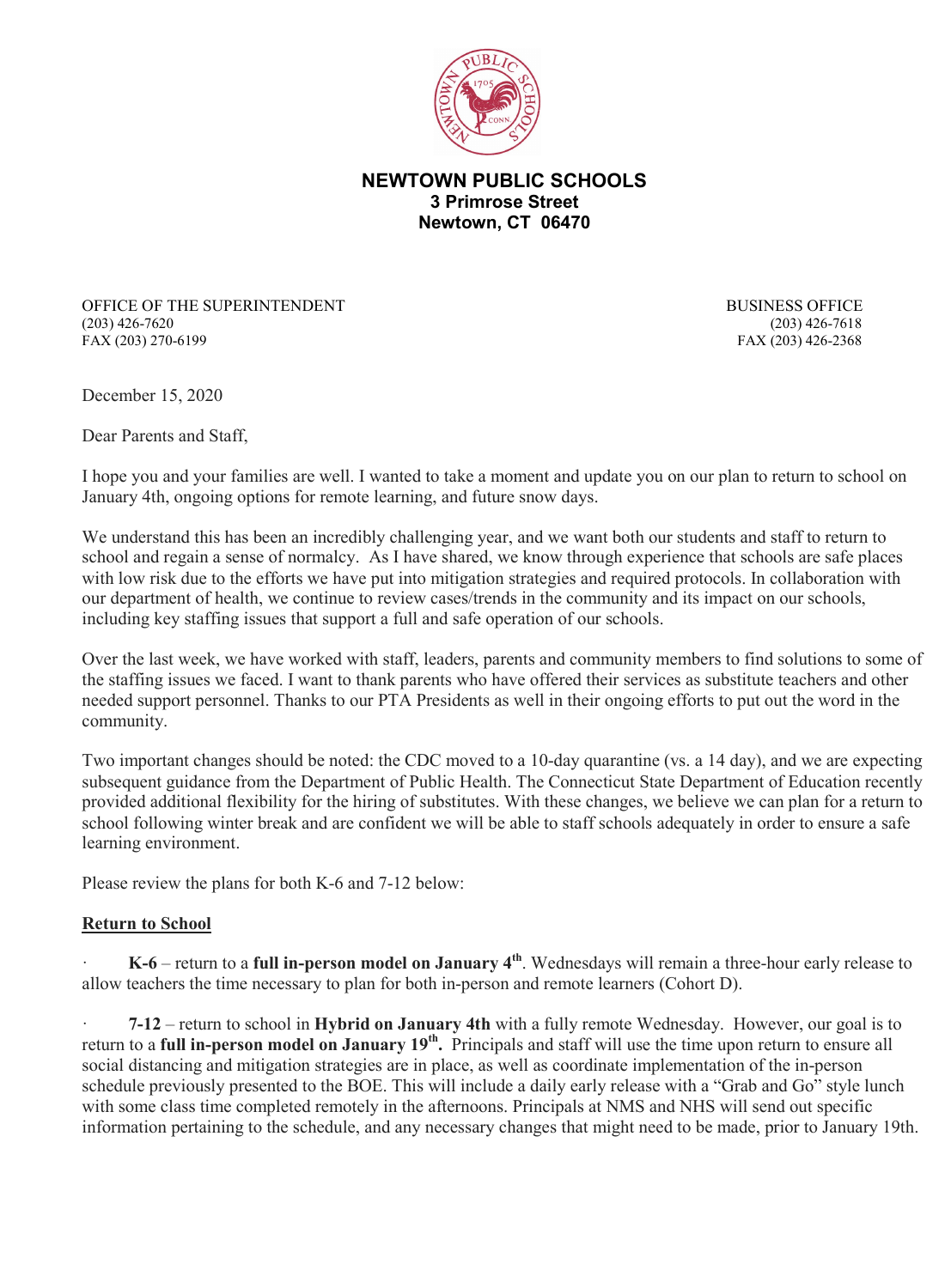**Cohort D** - parents will continue to determine whether they intend to opt for full remote learning for their children. We ask if you are making a change from in-person learner to remote learner (or remote to in-person), you notify your school principal.

We will continue to share information about COVID cases and other pertinent information for parents and staff on our website, including useful articles and resources as they relate to the safety of schools. You can also visit the CT DPH (Department of Public Health) website at the following link: [https://portal.ct.gov/Coronavirus.](http://track.spe.schoolmessenger.com/f/a/rZE9iVijjNPd_sumH4LRUg%7E%7E/AAAAAQA%7E/RgRhuiD_P0QhaHR0cHM6Ly9wb3J0YWwuY3QuZ292L0Nvcm9uYXZpcnVzVwdzY2hvb2xtQgoAR3_t2F95eqsBUhltb3JyaXNqQG5ld3Rvd24uazEyLmN0LnVzWAQAAAAB)

## **Snow Day Plan**

The BOE approved a snow day plan that allows for the use of remote learning for some of our snow days. As part of our plan, the first two weather-related days that warrant a closure will be regular snow days. No remote learning will occur. After the first two closures, we will make every effort to use remote learning so we can count the day as a regular school day. Please review the **attachment** for further details and the conditions that apply.

As you might be aware, we are looking at a potential storm later this week (Thursday). A regular snow day (with communication via phone and email) will be sent if a snow day is officially called. **If a snow day is called this week, no remote learning will be scheduled.** Please note that following a storm, a delayed opening may be necessary since we have teachers who work out of their classrooms and students that are transported to other locations (private, parochial, tech schools).

We want nothing more than to return our students to school for consistent and sustained learning, and we appreciate your patience as we put forward plans for all levels. If you have any questions about our plan to return to school or any other issues, please don't hesitate to reach out to building leaders or me at 203-426-7621.

Sincerely,

Dr. Lorrie Rodrigue, Superintendent